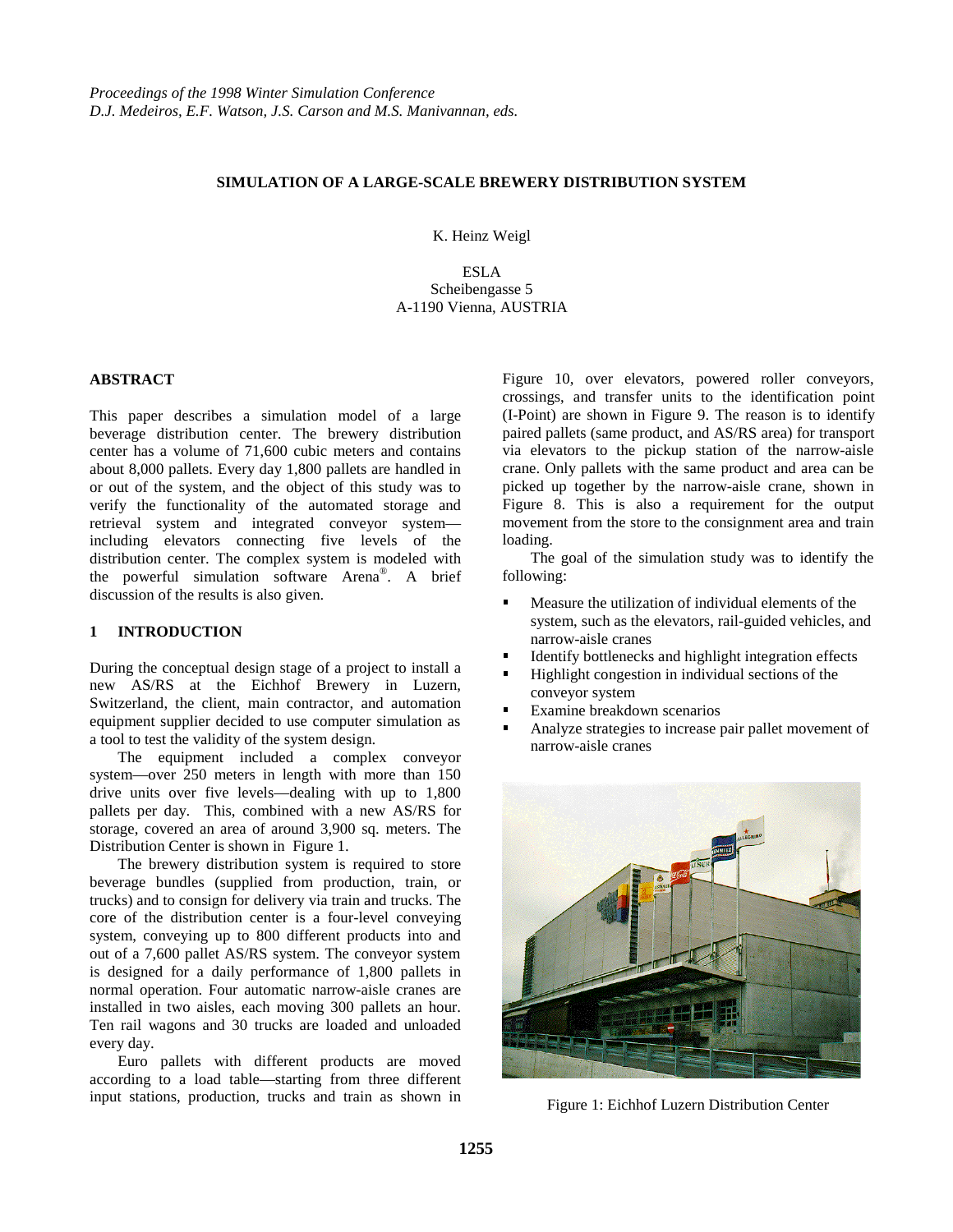

Figure 2: Animation of the Main Conveyor System

### **2 CARRYING OUT THE SIMULATION STUDY**

The simulation tool Arena (including the Input and Output Analyzers) was used to perform the simulation study. The main steps of the study are as follows:

- Analysis of the input data I
- Design of the model concept I
- Development of the simulation model Ī
- Analysis of output data

Different load tables with the product range, plant dimensions, detailed performance data of the individual transport equipment (such as velocities, accelerations, decelerations, drop-down, and pickup times), as well as the complex logic of the crossing sections were analyzed. This data was stored in a database accessible via a menu system before starting the simulation runs.

Prior to starting the model, a detailed concept was developed based on architectural and functional drawings and the model detail required by the end user. The complex logistics of pickup, drop-down and movement operations of elevators, conveyors, and narrow-aisle cranes required development of models for each individual component to establish the necessary detail to provide the required characteristics. A 3D AutoCAD® drawing, shown in Figure 2, was made which showed a simplified view of the storage area and a more detailed view of the core conveyor system. Each section of the conveyor offers space for a certain number of pallets and is divided into individually powered segments moving individual and paired pallets to the next destination. The logic for the elevators was designed to move two pallets synchronously in reverse direction in order to save pickup times on one end of the elevator. This was necessary due the system load and the available space on some rolling conveyor segments.

The detail of the conveyor system with two crossing sections and individually powered segments in level 1 is shown in Figure 3. The capacity of the powered rolling conveyors F24, F25, F17, and F18 is designed for eight pallets; each unit is divided into three individually powered sub-units moving two and four pallets synchronously. Pallets of the same type are transported in pairs by either elevator SF3 or SF4, unloaded onto conveyors F15 or F16, and move over crossing section K5 to either F17 or F18. An example of the detailed movement and its phases is shown in Figure 4. Each section of rolling conveyors F17 or F18 is an individually powered segment moving one or two pairs of pallets at the same time. This detailed situation was modeled with Arena's powerful BLOCK/UNBLOCK combination for each individually powered conveyor unit.

Two levels connected with the two elevators SF3 and SF4 were designed as shown in Figure 3. Both levels have two pickup and two drop-off stations for the narrow-aisle cranes RGB1- RGB4.



Figure 3: Crossing Section with Individual Powered Segments



Figure 4: Detail and Phases of Movement on F17

Complex control logic is also required at the I-point, where a scanner identifies all input pallets and controls the definition of the storage area and the allowed pair mix of pallets, preventing single-pallet movements of the narrowaisle crane. The 3D movement of the narrow-aisle crane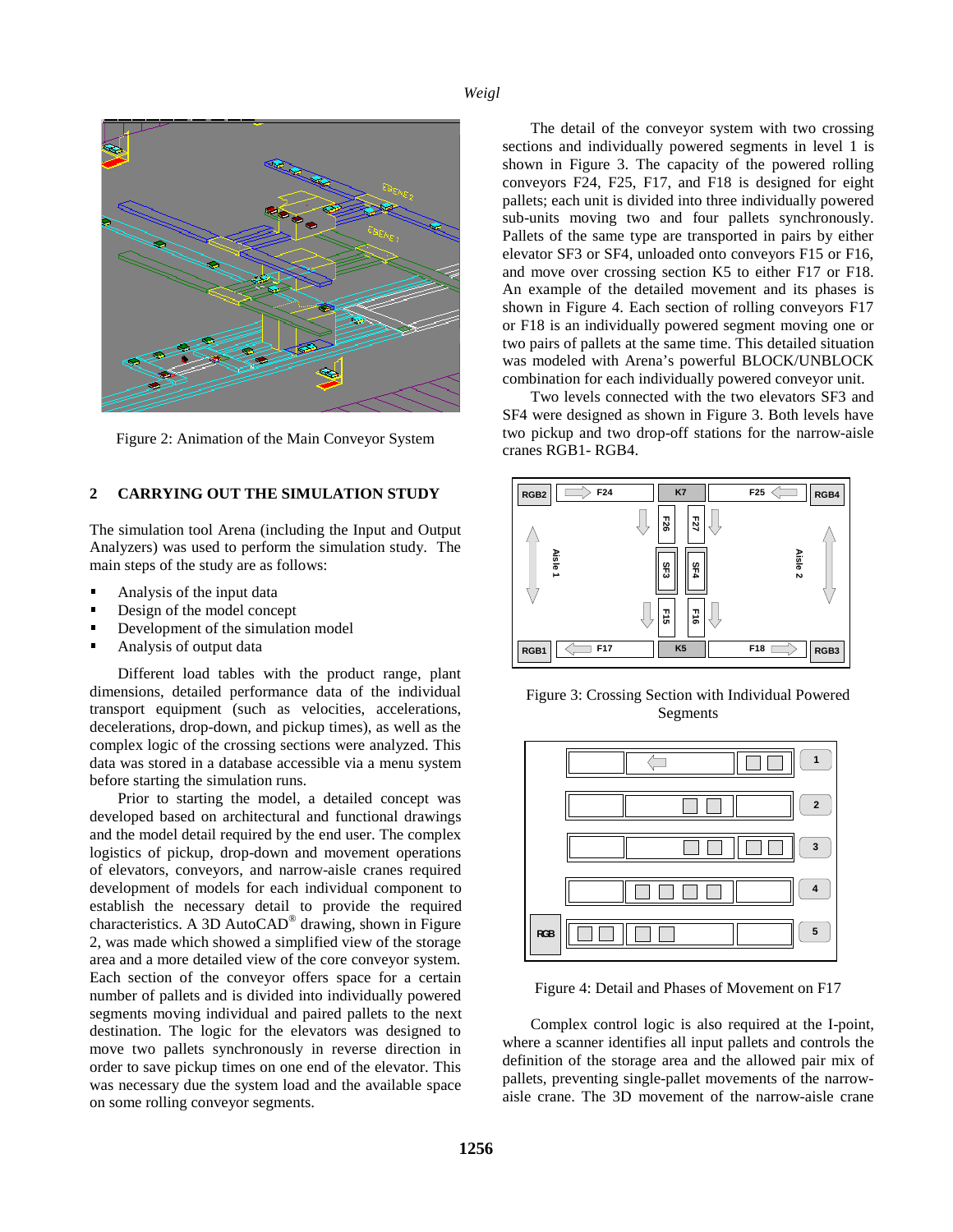was split into three independent elements, each carried out by a guided transporter in x, y, z direction and then synchronized. A random-number-based calculation of the storage position (depending on the type of pallet) was carried out. The crane was modeled using three Arena transporters (Transfer panel) to deal with the three elements of movement, since the narrow-aisle crane has to move different distances with different velocities after picking up the pallets, depending on the storage area and level of the conveyor system. Figure 5 shows the principle of the concept of the narrow-aisle movement.



Figure 5: Concept Movement of Narrow-Aisle Crane

The synchronization of the individual movement in horizontal and vertical directions, each with individual velocities, acceleration, and deceleration, is modeled with control entities and a MATCH block. Loading and unloading times are also taken into account. The storage system is divided for each aisle into sections A, B, and C served by one narrow-aisle crane (NAC). (See Figure 6.)

Pallets from the three different sources are scanned at the I-point. One major requirement of the end user was that there should never be a situation when the main conveyor from the production line is blocked by incoming pallets from the train or trucks. A specific logic was designed to cover this requirement of the system. The rotation table located at the crossing section feeds the main conveyor from production and the conveyor served by an elevator from the truck area. The rotation table blocks or unblocks the movement of an even number of pallets coming from the production line, depending on the congestion factor of the input conveyor (Figure 7). To model this, a sub-model with one of Arena's continuous features (the DETECT block) was developed to create (dependent on the actual congestion factor) a controlled entity, setting the allowed number of pairs of pallets coming from the production main conveyor. Different congestion factor values were evaluated during the experimentation phase.



Figure 6: Schematic Picture of Storage and Aisle 1



Figure 7: Schematic Picture of the Rotation Table

The system was designed to offer an efficient materialhandling system with scope for future expansion.



Figure 8: One of Four Narrow-Aisles with Crane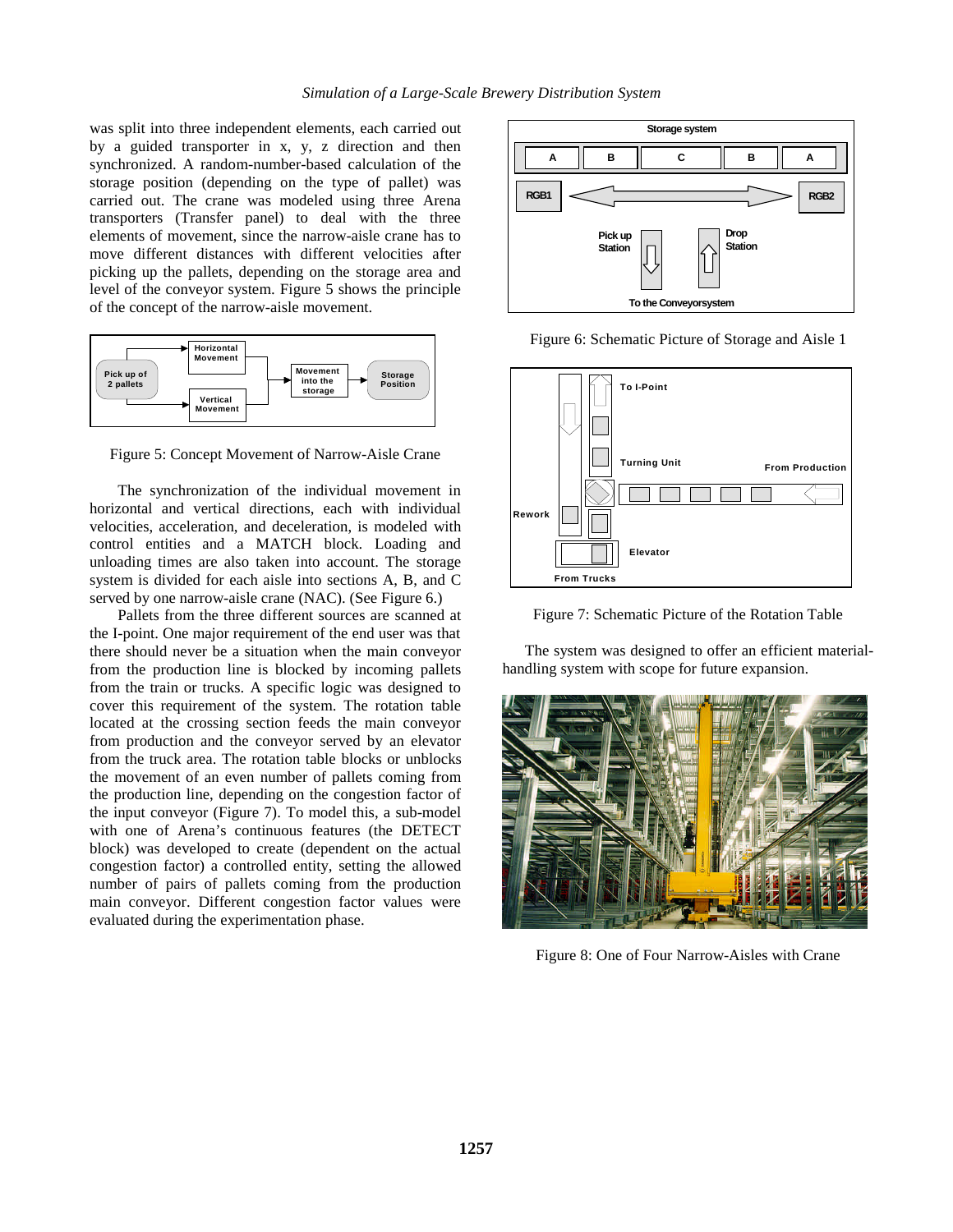

Figure 9: Conveyor System with I-Point

## **3 THE SIMULATION MODEL AND RESULTS OF THE STUDY**

The simulation model is broken down into different submodels describing the complete system. Figure 2 shows the animation of the core conveyor-elevator system with different levels. From the main level, where the scanner is positioned, the pallets move in pairs via two elevators to the next two levels above, feeding the four pick-up points for the narrow-aisle crane. For each aisle, two pickup and two dropdown stations are placed asymmetrically on each of the levels. Each of the aisles are divided into two sections, each with a narrow-aisle crane and individual unloading and loading stations. After unloading two pallets, the narrowaisle crane has to move vertically to load the next pair of pallets for storage.

Individual animated statistics are placed on the overall layout. These include histograms for the usage of each individual narrow-aisle crane, the number of pallets in the system in different sections, and the congestion level of different conveyor units and rail-guided vehicles.

With Arena, all complex situations could be modeled easily. The results of the simulation study surprised the end user and the main contractor. Although the system design could handle the required throughput of pallets, bottlenecks at different times of the day occurred in unexpected areas.

We simulated breakdowns on one of the four narrowaisle cranes to find out what effect breakdowns would have on the complete conveyor system.

We also studied breakdowns on elevators SF3 or SF4, because they transport all pallets either in the warehouse or from the warehouse.

We did not simulate truck movements and allocation to the bays (see Figure 12); we only know the frequency and the number of pallets coming into the system delivered by train, truck, or production. There is no interface to the outside transportation network.

More than 500 simulation runs were carried out with these results:

- The narrow-aisle cranes were underutilized י
- The input and output pallets could be processed in the required time span; however, during breakdowns, pallets coming from the production, train, and truck areas should be handled alternately for maximum throughput
- The buffer sections, with a few exceptions, have sufficient capacity
- The rail-guided vehicle QVW2 will be a bottleneck unless a higher velocity can be obtained
- The elevator SF3/4 will be a bottleneck during breakdowns of other units, and breakdown strategies need to be developed, see Figure 13.
- One I-point (scanner) is sufficient, but strategies for building pallet pairs are necessary
- Elevator SF1 will be a bottleneck if only one pallet can be handled at a time.

The results showed, that the system was very robust in being able to cope with the peaks and troughs of pallet inputs and outputs anticipated. (Figure 11)



Figure 10: Loading Area Train and I-Point



Figure 11: Histograms of the Aisle Crane Usage